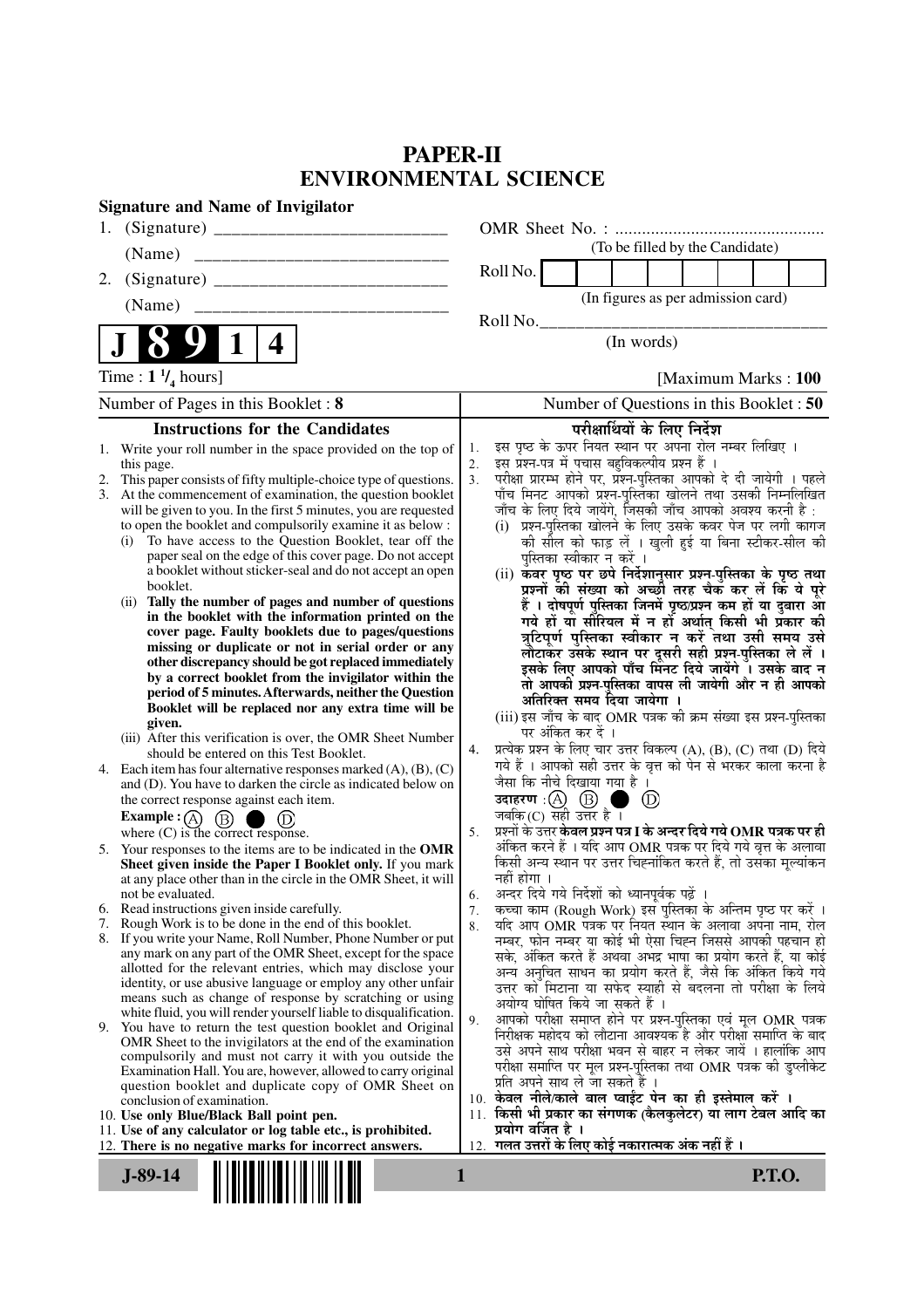### **ENVIRONMENTAL SCIENCE**

### **Paper – II**

- **Note :** This paper contains **fifty (50)** objective type questions of **two (2)** marks each. **All** questions are compulsory.
- **1.** For a clear night and with windspeeds < 3 m/s, the atmosphere is
	- (A) stable
	- (B) slightly unstable
	- (C) neutral
	- (D) slightly stable
- **2. Assertion (A) : Chemosynthesis** plays an important role in 'S' cycle.
	- **Reason (R)** : In chemosynthesis, some sulphur compounds act as source of energy.

## **Codes :**

- (A) Both (A) and (R) are true and  $(R)$ is the correct explanation.
- (B) Both (A) and (R) are true and (R) is not the correct explanation.
- (C) (A) is true but  $(R)$  is false.
- (D) (A) is false but  $(R)$  is true.
- **3.** Which of the following is NOT a correct statement ?
	- (A) Tropics are the warmest and wettest regions.
	- (B) Subtropical high pressure zones create dry zones at about 30° N and S.
	- (C) Temperature and precipitation are lowest at the poles.
	- (D) Temperature is lowest and precipitation is highest at the poles.
- **4.** Protecting nature and the wilderness for its own sake is referred as
	- (A) Deep ecology
	- (B) Shallow ecology
	- (C) Self ecology
	- (D) Selfless ecology
- **5.** For the analysis of oxides of Nitrogen, which of the following set of reagents are used ?
	- (A) Sulphanilic acid, NEDA,  $H_2O_2$ ,  $HNO<sub>3</sub>$
	- (B) Sulphamic acid, NEDA,  $H_2O_2$ ,  $HNO<sub>3</sub>$
	- (C) Sulphamic acid, Nicotine,  $H_2O$ ,  $HNO<sub>3</sub>$
	- (D) Sulphomolybdic acid, NEDA,  $H_2O_2$ ,  $H_2SO_4$
- **6.** Number of ions of cadmium present in 3n moles of cadmium nitrate is
	- (A)  $18.069 \times 10^{23}$
	- (B)  $18.069 \times 10^{20}$
	- (C)  $18.069 \times 10^{17}$
	- (D)  $18.069 \times 10^{14}$
- **7.** Which one of the following organisms is a free living nitrogen fixer ?
	- (A) Rhizobium
	- (B) Azotobacter
	- (C) Frankia
	- (D) Dorylimes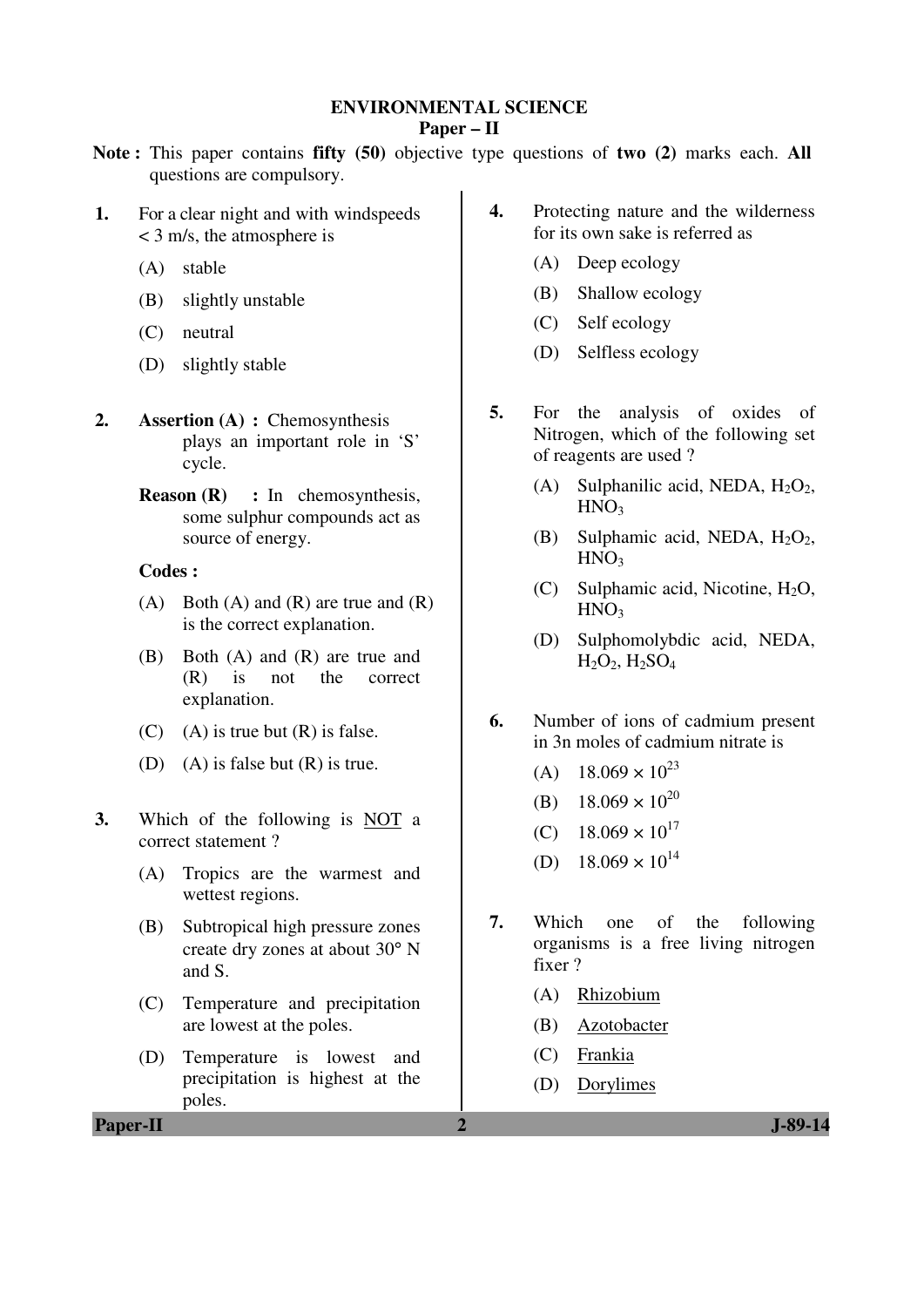- **8.** Which one of the following has highest bioconcentration factor (BCF) ?
	- (A) DDT
	- (B) DDE
	- (C) Chlordane
	- (D) Heptachlor
- **9.** Consider an Ocean Thermal Energy Conversion (OTEC) process operating between 30 °C and 5 °C. What would be the maximum possible efficiency for an electricity generator station operating with these temperatures ?
	- (A)  $8\%$  (B)  $15\%$
	- (C)  $25\%$  (D)  $40\%$
- **10.** The process of 'Nebulisation' in Atomic Absorption Spectrophotometry is to
	- (A) convert the liquid sample to gaseous form.
	- (B) convert the liquid sample into small droplets.
	- (C) sublimate the sample.
	- (D) solubilization of the solute.
- **11.** Individuals of a plant species occurring in a particular area constitute
	- (A) fauna
	- (B) flora
	- (C) flora and fauna
	- (D) population
- **12.** A local population genetically, structurally and functionally adapted to its local environment is called
	- (A) ecotype
	- (B) ecophene
	- (C) ecad
	- (D) ecocline
- **13.** Mycorrhizae is an example of
	- (A) Ammensalism
	- (B) Commensalism
	- (C) Parasitism
	- (D) Symbiosis
- **14.** The entire series of communities of biotic succession from pioneer to climax community is known as
	- (A) Troph
	- (B) Sere
	- (C) Population
	- (D) Biome
- **15.** In which of the following ecosystems the pyramid of biomass is inverted ?
	- (A) Forest
	- (B) Grassland
	- (C) Pond
	- (D) Desert
- **16.** The first National Park established in India is
	- (A) Kaziranga National Park
	- (B) The Jim Corbett National Park
	- (C) Hazaribagh National Park
	- (D) Gir National Park

**J-89-14 3 Paper-II**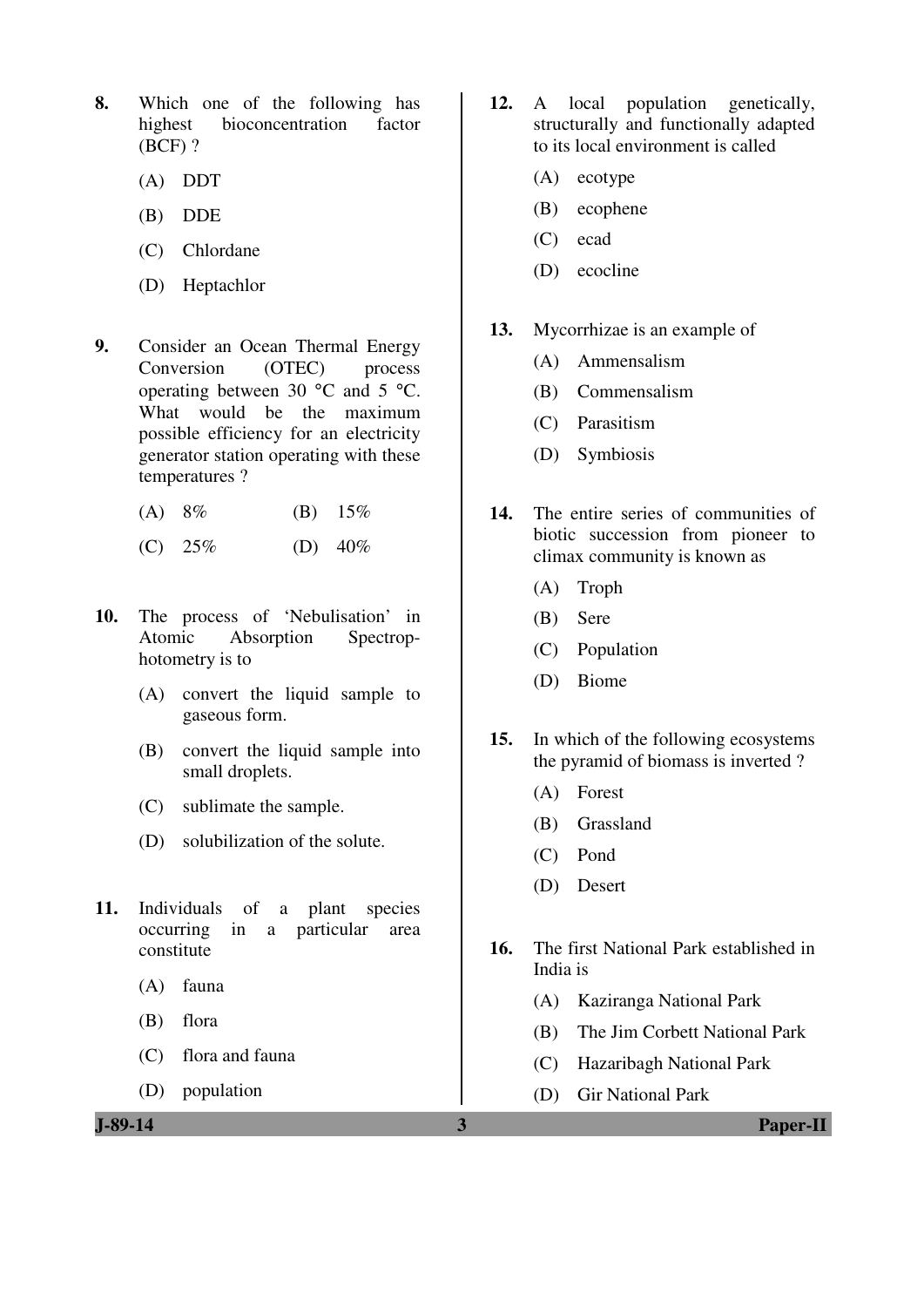- **17.** The animals that rest or swim on the surface of the lakes are called
	- (A) Nektons
	- (B) Neustons
	- (C) Benthos
	- (D) Peritons
- **18.** Which of the following is an example of in situ conservation of biodiversity ?
	- (A) Captive breeding
	- (B) Seed bank
	- (C) National park
	- (D) Pollen bank
- **19.** A biome contains
	- (A) many ecosystems
	- (B) many communities
	- (C) many populations
	- (D) a single ecosystem
- **20.** In Bhopal gas tragedy, the quantity of Methyl Isocyanate leaked into the atmosphere was around
	- $(A) \sim 180$  tonnes
	- $(B) \sim 60$  tonnes
	- $(C) \approx 112$  tonnes
	- (D)  $\sim$  40 tonnes
- **21.** What is the sequence of arrival of seismic waves at a recording station ?
	- (A) P-wave, S-wave, L-wave, R-wave.
	- (B) S-wave, P-wave, R-wave, L-wave.
	- (C) R-wave, L-wave, P-wave, S-wave.
	- (D) S-wave, L-wave, R-wave, P-wave.
- **22.** The presence of ammonia in groundwater may indicate a nearby
	- (A) coal mine
	- (B) municipal solid waste dumping site
	- (C) thermal power plant
	- (D) granite quarry
- **23.** Given below are statements in the context of a truly vertical aerial photograph :
	- (i) The principal point, nadir point and isocentre coincide.
	- (ii) Isocentre is the centre from where the radial displacements of images take place.
	- (iii) Tilt is a character of vertical aerial photograph.

 Identify the correct answer from the codes given below :

- $(A)$  (i) only
- (B) (i)  $\&$  (ii) only
- $(C)$  (i)  $&$  (iii) only
- (D) (ii)  $&$  (iii) only
- **24.** Kaolinite is a type of clay Mineral with layers of silicon and aluminium in the ratio of
	- (A)  $1:1$  (B)  $1:2$ (C)  $2:1$  (D)  $3:1$
- **25.** In an ideal Magneto Hydro Dynamic Power Generator, the separation between the plates  $= 0.5$  m, magnetic flux density = 2 Wb/m<sup>2</sup> and average fuel velocity =  $500$  m/sec. The voltage developed across the plates will be

| $(A)$ 500 V  |  | $(B)$ 1000 V         |
|--------------|--|----------------------|
| $(C)$ 2000 V |  | (D) $5000 \text{ V}$ |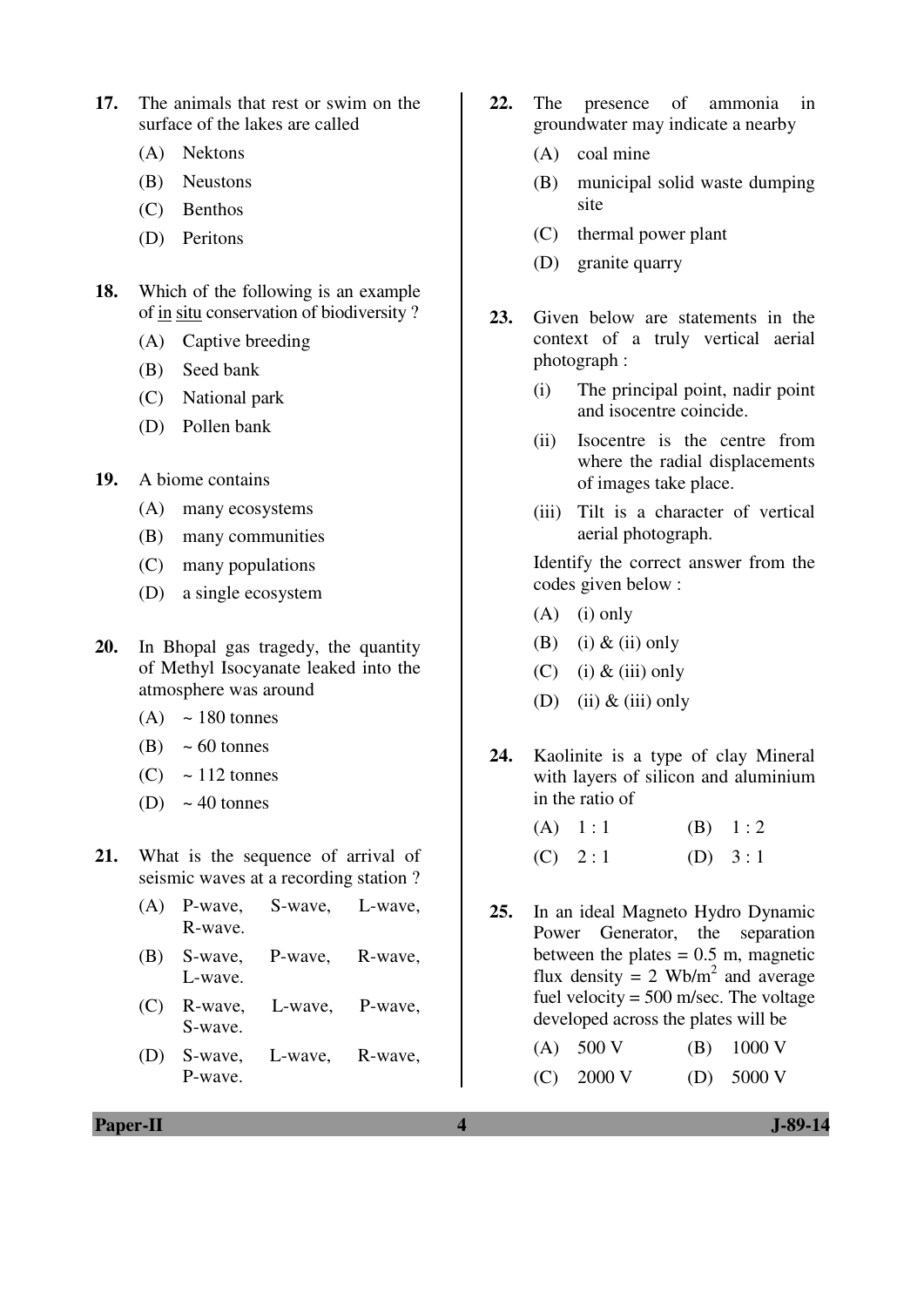- **26.** If the wind speed in a certain area increases by a factor of 2 from 4 m/s to 8 m/s, the power output from an ideal wind mill will increase by a factor of
	- (A) 4 (B) 8
	- $(C)$  16  $(D)$  2
- **27.** Under Jawaharlal Nehru Solar Mission of Government of India, a total of 20,000 MW of utility Grid Power (including roof to solar power) is sought to be installed by the year
	- (A) 2020 (B) 2022
	- (C) 2025 (D) 2030
- **28.** In which country dry steam deposits have been used as such for electricity generation ?
	- (A) Italy
	- (B) Iceland
	- (C) Austria
	- (D) New Zealand
- **29.** The resources which are unlimited and where quality is not degraded are termed as
	- (A) renewable
	- (B) reusable
	- (C) immutable
	- (D) exhaustible
- **30.** The most toxic form of mercury in water is
	- (A)  $2 Hg^+$ (B)  $Hg^{2+}$
	- (C)  $H_3C Hg^+$  $(D)$   $Hg^0$
- 
- **31.** Hardness of water is due to the presence of
	- (A) Calcium and Magnesium ions
	- (B) Strontium and Nitrate ions
	- (C) Sodium and Chloride ions
	- (D) Potassium and Nitrite ions
- **32.** Principal constituents of atmospheric brown clouds are
	- I. Soot
	- II. Soil dust
	- III. Fly ash
	- IV. Sulphates and nitrates

Identify the correct code :

- $(A)$  I & II only
- (B) I & IV only
- (C) II, III and IV only
- (D) I, II, III and IV
- **33.** The famous 'London Smog' was observed in the year
	- (A) 1750
	- (B) 1952
	- (C) 1972
	- (D) 2000
- **34.** The permissible limit of day time industrial noise as recommended by WHO is
	- (A) 80 dB
	- (B) 75 dB
	- $(C)$  90 dB
	- (D) 76 dB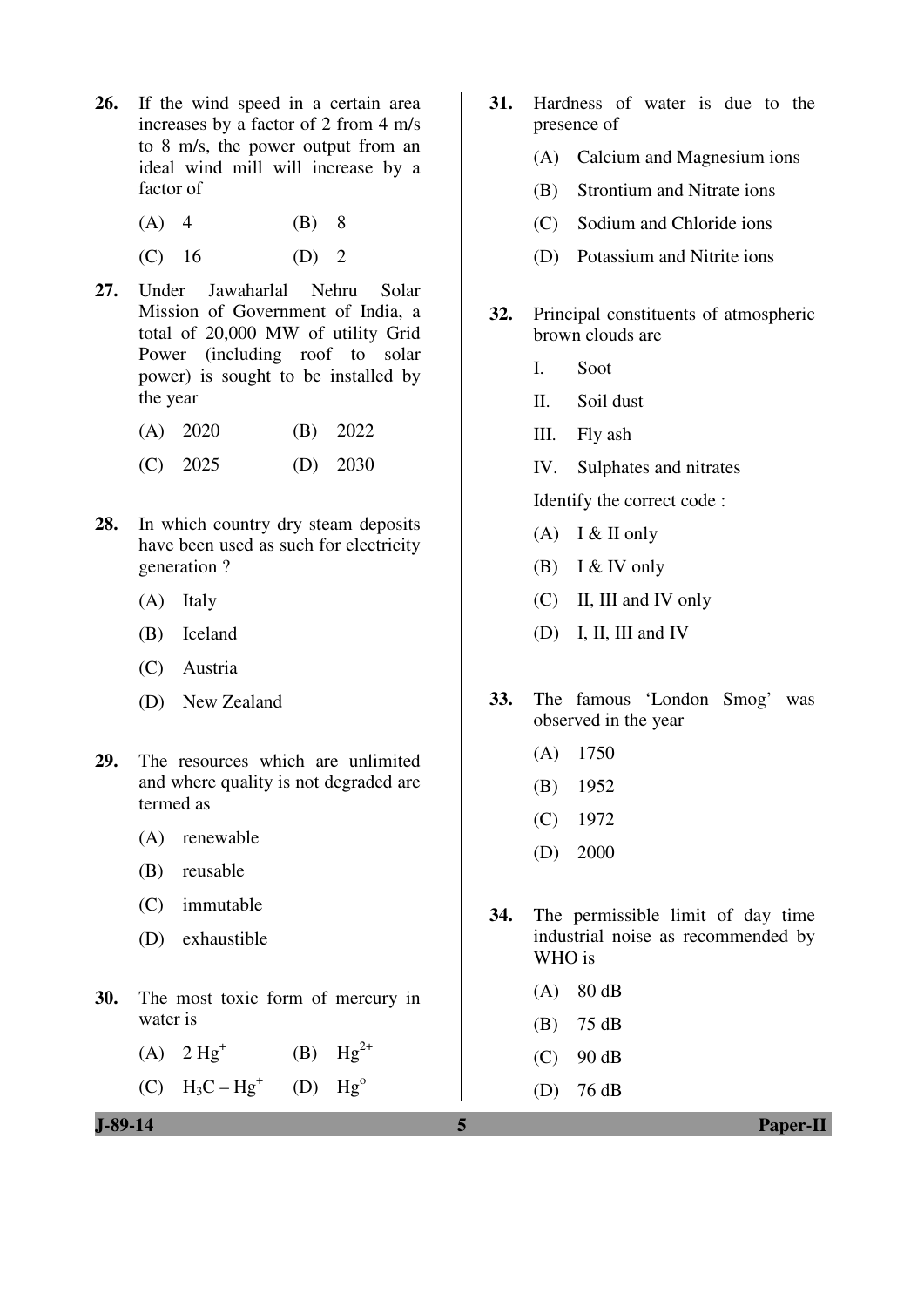- **35.** Surface litter layer on ground soil is also known as
	- (A) 'O' horizon
	- (B) 'A' horizon
	- (C) 'B' horizon
	- (D) 'C' horizon
- **36.** Which one of the following represents the correct Uranium decay series ?
	- (A) Uranium  $\rightarrow$  Radium  $\rightarrow$  Radon  $\rightarrow$  Polonium
	- (B) Uranium  $\rightarrow$  Radon  $\rightarrow$  Radium  $\rightarrow$  Polonium
	- (C) Uranium  $\rightarrow$  Radium  $\rightarrow$  $Polonium \rightarrow Radon$
	- (D) Uranium  $\rightarrow$  Radon  $\rightarrow$  $Polonium \rightarrow Radium$
- **37.** Hydropower projects with large reservoirs affect the environment by release of
	- $(A)$  CO
	- $(B)$   $CO<sub>2</sub>$
	- $(C)$   $CH<sub>4</sub>$
	- $(D) \quad NO<sub>2</sub>$
- **38.** Terms of reference is fixed at which stage of EIA process ?
	- (A) Screening stage
	- (B) Scoping stage
	- (C) Detailed EIA stage
	- (D) Project Appraisal stage
- **39.** Arrange the functions associated with EIA in a sequential manner
	- (i) Identification
	- (ii) Prediction
	- (iii) Defining the scope
	- (iv) Impact evaluation and analysis

## **Codes :**

- $(A)$  (i) (iii) (iv) (ii) (B) (ii) (iv) (i) (iii)  $(C)$  (iii) (ii) (iv) (D) (iv) (ii) (iii) (i)
- **40.** The role of State Pollution Control Board in EIA is
	- (i) Public hearing / consultation
	- (ii) Issue of NOC
	- (iii) Collecting environmental data
	- (iv) Survey of fauna and flora

## **Codes :**

- $(A)$  (i) and (iii) only
- (B) (i) and (ii) only
- (C) (iii) and (iv) only
- (D) (ii) and (iii) only
- **41.** Percentage of carbon in a typical municipal solid waste ranges from
	- (A)  $50 60 \%$
	- (B)  $40 50 \%$
	- (C)  $30 40 \%$
	- (D)  $20 30 \%$
- **42.** Which one of the following has maximum destruction and removable efficiency ?
	- (A) Incineration
	- (B) Biological Treatment
	- (C) Chemical Treatment
	- (D) Landfill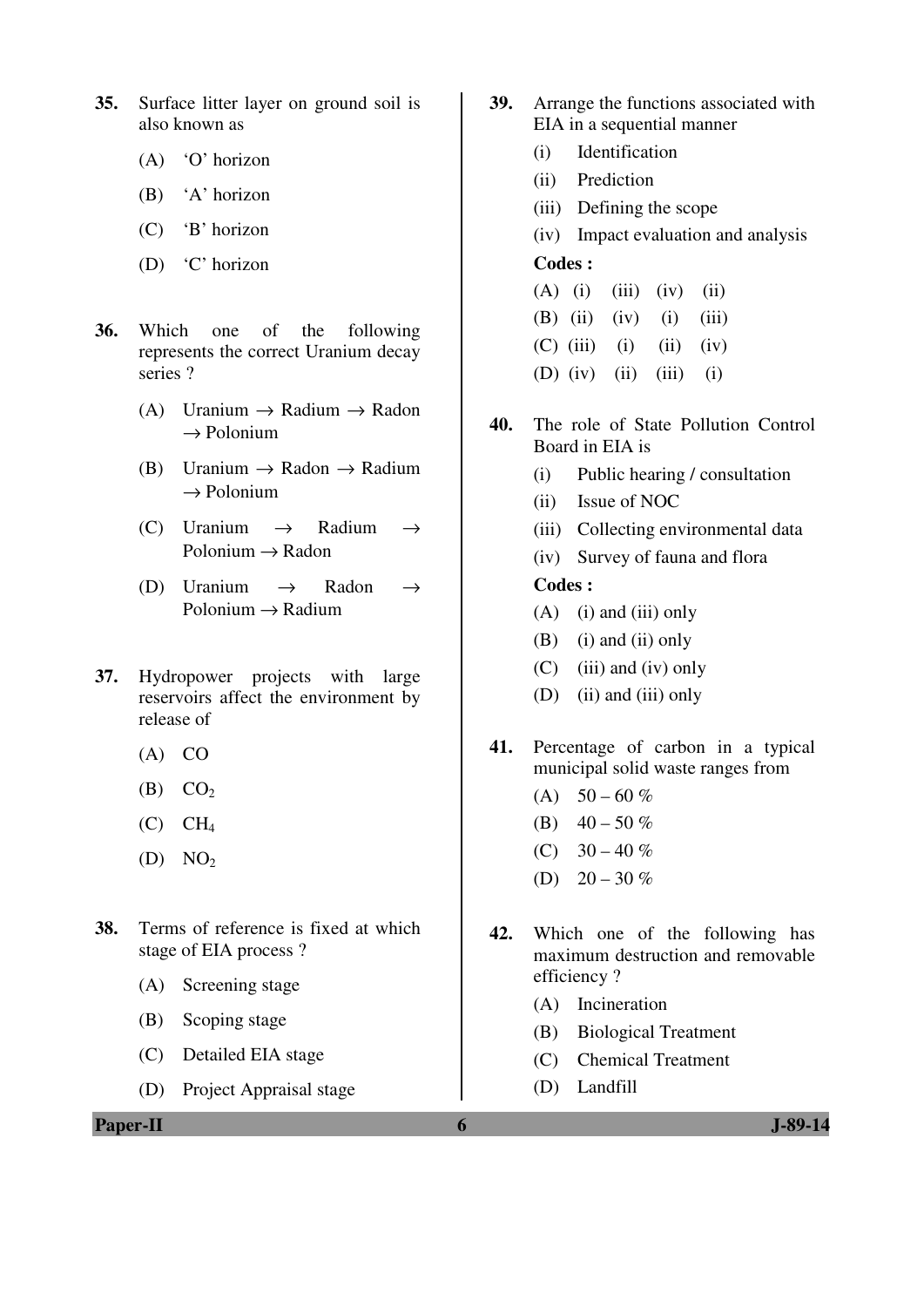- **43.** Wastes are known to be corrosive if the pH is
	- $(A) \leq 2$
	- (B)  $\leq$  3
	- $(C) \leq 4$
	- (D)  $\leq$  5
- **44.** Hazardous Waste Management and Handling Rule was enacted in the year
	- (A) 1989
	- (B) 1979
	- (C) 1969
	- (D) 1999
- **45.** For a given set of data 5, 8, 12, 15 and 20, the comparison of geometric
	- $(\overline{G})$ , harmonic  $(\overline{H})$  and arithmetic mean  $(\bar{X})$  will be
- (A)  $\overline{H} > \overline{G} > \overline{X}$
- (B)  $\overline{H} > \overline{G} < \overline{X}$
- (C)  $\overline{H} < \overline{G} < \overline{X}$
- (D)  $\overline{H} < \overline{G} > \overline{X}$
- **46.** Algal bloom follows a population growth pattern, which is
	- $(A)$  J shaped
	- $(B)$  S shaped
	- (C) Exponential
	- (D) Linear
- **47.** t-distribution is approximately normal for sample size η
	- $(A) \geq 30$
	- (B)  $\geq 10$
	- $(C) \ge 15$
	- (D)  $\geq 20$

- **48.** Two sets of data consisting of 10 and 20 observations have same mean 8 with standard deviations of 1 and 2, respectively. If the two data sets are combined, then the variance is
	- $(A)$  3
	- $(B)$  2
	- $(C)$  5
	- (D) 1.5
- **49.** Match the List I with List II and choose the correct answer from the given codes :

## **List – I (Event) List – II (Date)**

- a. Earth Day i.  $5<sup>th</sup>$  June
- b. World Environment Day ii. 3rd October
- c. Ozone Day iii.  $22<sup>nd</sup>$  April
- d. World Day Nature iv.  $16^{th}$  September

#### **Codes :**

|  | a |                    | b c d |  |
|--|---|--------------------|-------|--|
|  |   | $(A)$ i ii iv iii  |       |  |
|  |   | $(B)$ iii i iv ii  |       |  |
|  |   | $(C)$ ii ii iii iv |       |  |
|  |   | (D) iv iii ii i    |       |  |

- **50.** CBD stands for
	- (A) Convention on Biological Diversity
	- (B) Conservation Biodiversity Development
	- (C) Conservation Association for Biodiversity and Management
	- (D) Cumulative Plan for Biological Diversity

**J-89-14 7 Paper-II**